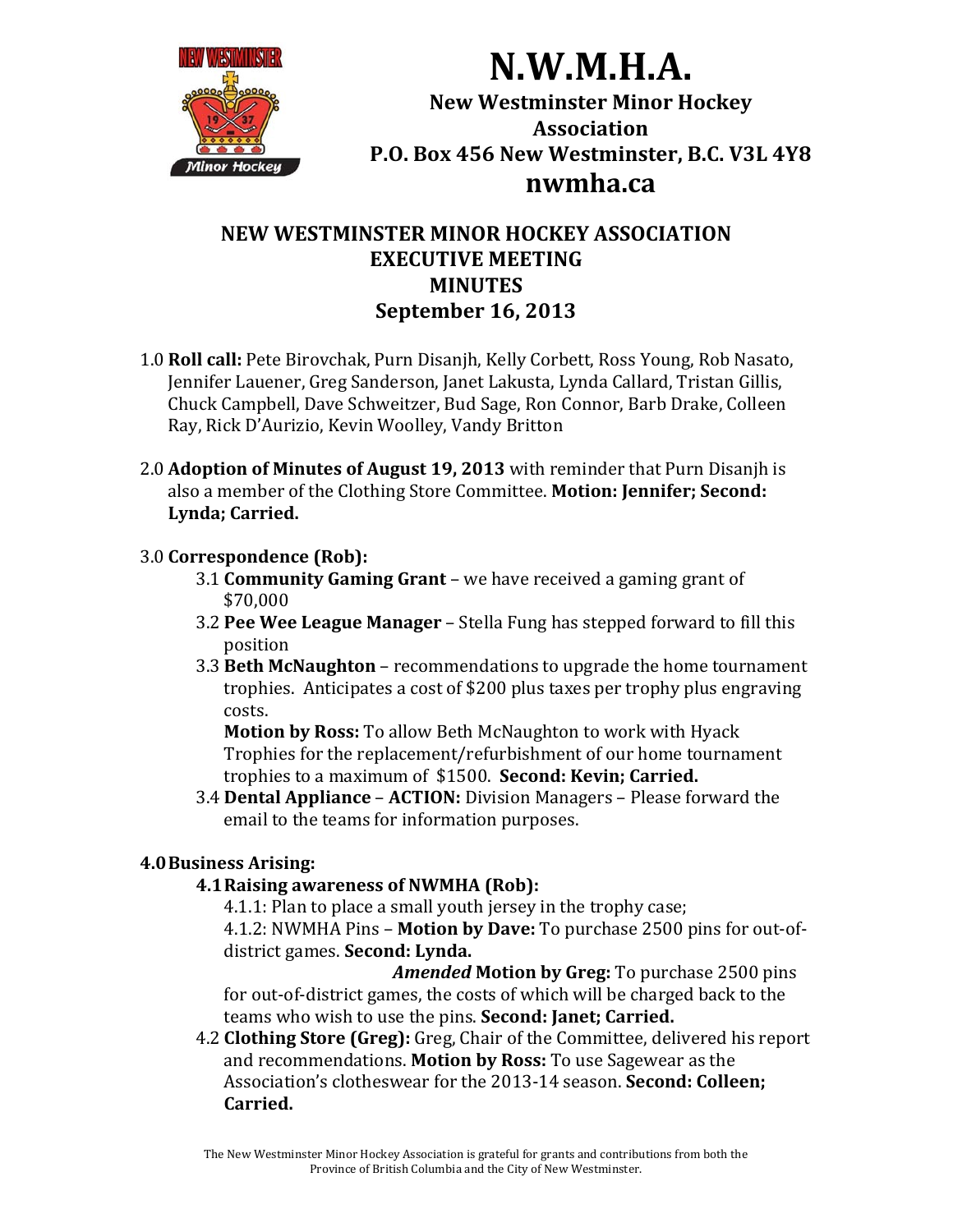

- 4.3 **Preseason Skates/Hitting Clinic (1 injury) (Pete):** skates went well. Thank you to everyone who helped out. There was an injury (broken clavicle) at the Bantam Hitting Clinic when a RPM Coach used a player to demonstrate a drill. Pete has spoken with the parents and RPM regarding what their policies are regarding using players for drills. **ACTION:** Pete will prepare a formal report regarding how other companies use players to demonstrate hitting and/or other drills. **ACTION:** Ron will follow up with the parents and report back. **ACTION:** Jennifer will submit the Injury Report to BC Hockey.
- 4.4 **Rep Tryouts (1 injury) (Pete):** injury during one of the tryout games for the Bantam A team (a broken clavicle). **ACTION:** Jennifer will submit the Injury Report to BC Hockey.
- 5.0 **New Business:** challenges in finding coaches. Brainstorming of ways to honour the work that coaches do for the Association. Eg. Recognition Dinner, Coach Jacket or Tshirts, discounted player registration.

#### 6.0 **Reports:**

- 6.1 President (Rob): Joe Moroletto Tournament will have to give up some ice for this Midget tournament. Would be best to use QPA. **ACTION:** Lynda will work with Ross and Rob to come up with a plan; Banner games are March  $8<sup>th</sup>$  & 9<sup>th</sup>, in Richmond. This will signal the end of the C Team season, unless teams are registered in tournaments for over Spring Break.; PCAHA clamping down, so no balancing games for H2-4 until October; PCHAHA Bulletin #9 has the dates of the upcoming (very soon!) Coaches/Managers Meetings for the different divisions; Team Link – all teams are using now; League play begins September 28<sup>th</sup>, 2013; NWMHA Team Manager meeting – Saturday, September 28<sup>th</sup>, 2013 at 11am at meeting room in OPA; Fees for PCAHA will go up .50/player to cover supplemental insurance for head injuries; Risk Manager position on PCAHA still open; the Placement Review Policy has been updated; BC Hockey (Safety) is available to assist with clinics; there is a change in District approvals – only a letter from the Association President and the League Managers is necessary; **ACTION:** DMs – make sure your coaches complete the e-learning component of the coaches' clinic. This must be done prior to registering for a coaching clinic (applies to upgrading and new coaches).
- 6.2 VP1 (Dave): Giants game is set for Friday, November 15, 2013 versus Medicine Hat. Information will go to team managers at the end of September/early October. There are 2 sources of revenue: ticket sales  $$5$ of each ticket goes to team) and  $50/50$  draw (10% to the scholarship fund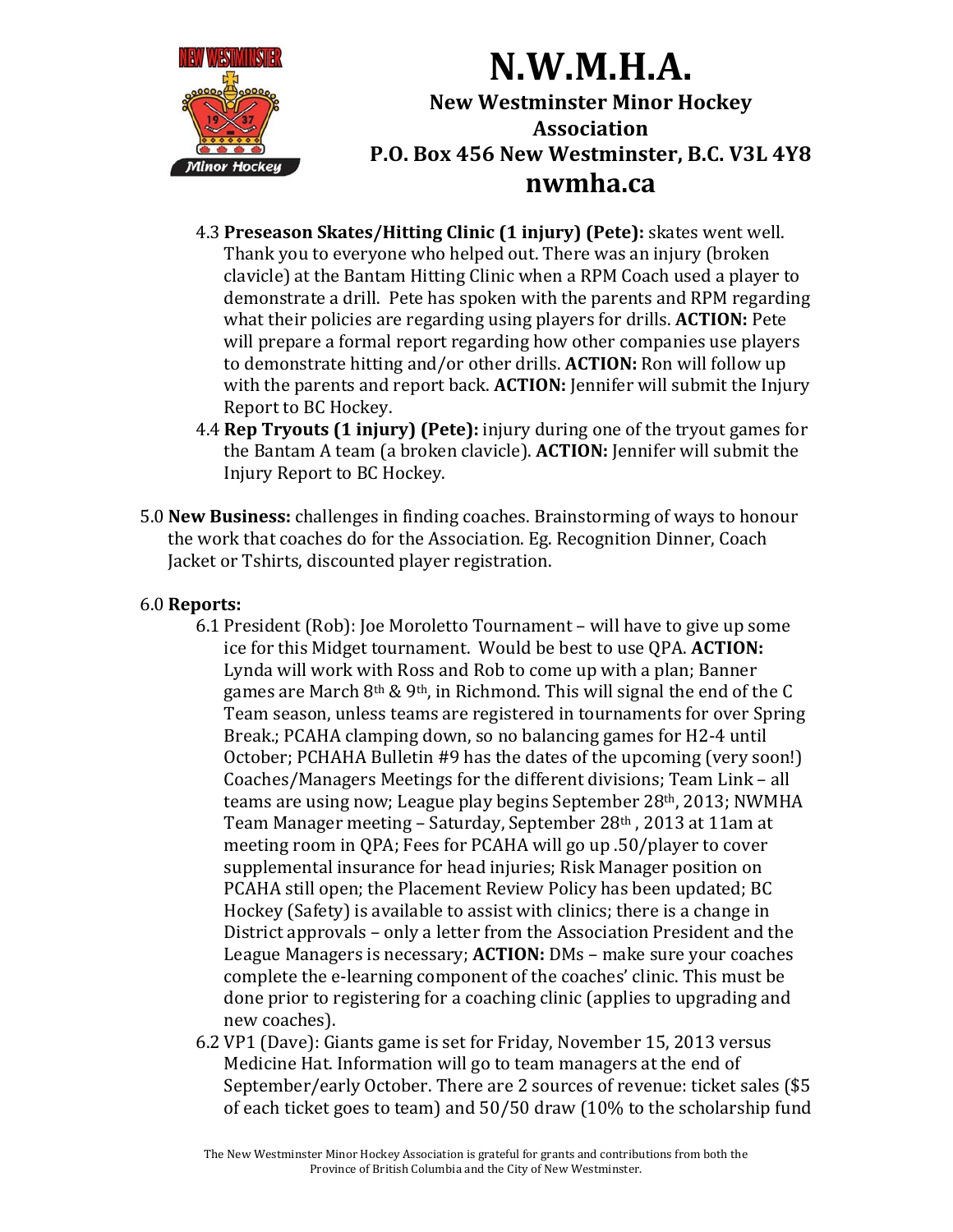

and \$125 max/volunteer); Scotiabank giving \$2000; Cheque from Lowes for \$1500; Sponsors are listed in the tournament programs and on our website. 

- 6.3 VP 2 (Purn): a couple of inquiries regarding the Midget C tournament; Info just went up on BC Hockey and on our website. Tournament dates: Midget tournament December 27-30 and Atom/PeeWee March 15-18.
- 6.4 VP3 (Ron): Photo day is Thursday, November  $14<sup>th</sup>$ ; talked to AAA re delivery time - 3 weeks; attended safety clinic.
- 6.5 Treasurer (Chuck): Audit by the Gaming branch is over. There were no problems, so received \$70,000 and it's in the bank; only 3 bounced cheques; had 50 people register and then pull out.

**Motion by Chuck:** To reimburse the head coach of each team to a maximum \$100 (need receipts) for coaching supplies. NOTE: for those who received the \$35 manual, this amount will be deducted from the \$100.

**Second: Pete; Carried.**

**Motion by Chuck:** To subsidize training for our goaltenders through Veit, where the association pays  $50\%$  of the cost from now to December 31, 2013 for Atom and above and includes H4 as of January 1st, 2014 to the end of the season. **Second: Pete; Carried.**

- 6.6 Registrar (Janet): 20 Juvenile; Midget is full (68 skaters; 7 goalies) with no wait list, waiting for paperwork for 1 international player, if players are registered in Hockey Academies they are not allowed to play on Minor Hockey Association teams; 63 Bantam; 66 PeeWee; 57 Atom; 17 H1; 23 H2; 37 H3; 32 H4. Action: Rosters to Janet ASAP for C teams Atom and above by Sept 24 at the latest.
- 6.7 Coach Coordinator (Pete): August  $27<sup>th</sup>$  Coach meeting did not have a good turnout; Goalie clinics start September  $21^{st}$  – this is for any goalie and it is free of charge; **Action:** DM – please send info out; Coach clinics are October  $19<sup>th</sup>$ , November  $16<sup>th</sup>$ , January  $18<sup>th</sup>$ , February  $22<sup>nd</sup>$ ; tryouts went well – thank you!; Criminal records check – we follow the BC Hockey model where they are good for 3 years; RMP power skating schedule starting Wed. September 25<sup>th</sup>.
- 6.8 Referee-in-Chief (Tristan): ref clinic on September  $21^{st}$  for New West refs from 8am-2pm at OPA.
- 6.9 Equipment Manager (Kevin); PeeWee goalie needed adult-sized glove and blocker so purchase was made; pinnies are disappearing; socks are in and sorted; Tim Hortons supplied new jerseys for H1-4; bought a few new first aid bags.
- 6.10 Ice Allocator (Lynda): game schedule gone to PCAHA. **Action:** please send head coach and team manager names to Lynda, Dave, Janet, Kelly and Rob.